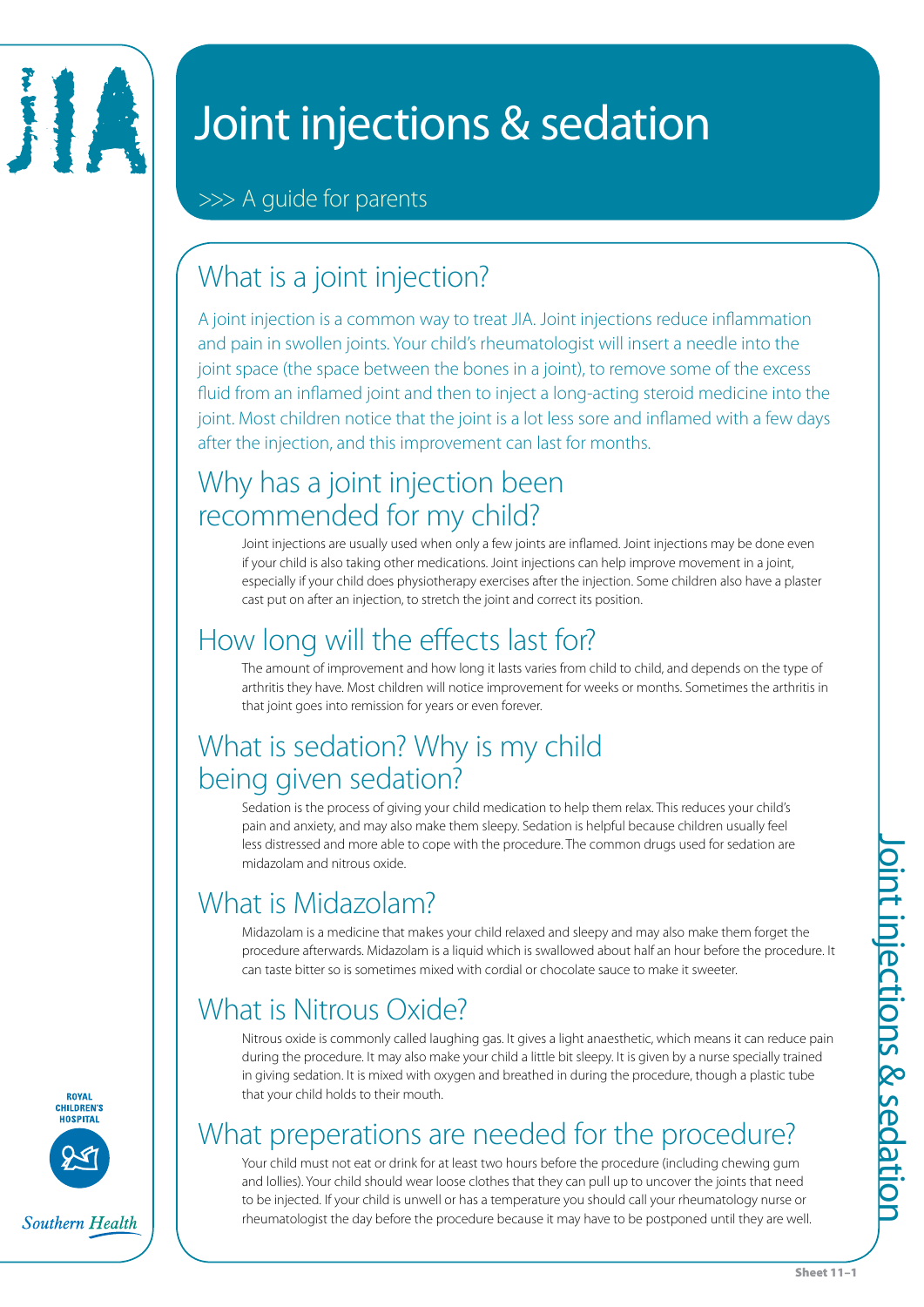#### What happens on the day of the procedure?

The procedure is carried out at the hospital. You will meet with the nurse who will ask you some questions about your child's health, listen to their heart and lungs and will take your child's temperature and blood pressure. The nurse will also apply some local anaesthetic cream (magic cream) to the joints your child's rheumatologist will be injecting.

Your child's rheumatology nurse will explain the procedure to you and your child and encourage your child to practice the breathing technique required to breathe in the laughing gas (nitrous oxide).

Half an hour before the procedure your child will be given the liquid (Midazolam) to swallow to make them relaxed.

When it is time for your child to have their joint injected you can go with them and stay with your child for the entire time of the procedure. You will go into a room with a bed, the equipment that may be needed to monitor your child under sedation and the equipment needed to do the joint injection. The nurse will monitor the sedation of your child throughout the procedure.

You child may appear very sleepy; they may also laugh, or say funny things, which is normal and is caused by the laughing gas.

When they are relaxed enough, the rheumatologist will start the joint injections.

- 1. They will first uncover the joint from clothes.
- 2. Your child's rheumatologist will clean the area around your child's joint with a cold cleaning solution to make sure the area is sterile.
- 3. Your child's rheumatologist will then insert a needle into the skin and inject some local anaesthetic into the area where the joint injection will be placed. Your child's rheumatologist will then wait several minutes to allow the local anaesthetic to work before moving on.
- 4. Next a needle will be inserted through the skin into the joint space. This bit can hurt, but with sedation your child should not feel this, or be worried by it.
- 5. Then your child's doctor will attempt to suck out any excess fluid from within the joint space with the needle. This fluid is yellow. Occasionally there is a bit of blood mixed in, which is normal and from the injection. Sometimes there is a lot of fluid and sometimes there is only a small about of fluid.
- 6. Then, without taking the needle out, the doctor will change the syringe (the plastic bit that holds fluid) and reconnect another syringe to inject the steroid medication.
- 7. Finally your child's rheumatologist will inject a small amount of local anaesthetic, which makes the joint go numb. This is to prevent the joint feeling sore after the joint injection, as sometimes putting the steroid medicine into the joint can make it hurt for a little while.
- 8. The needle is then removed and a Band-Aid® is applied. Each joint takes about 5 minutes to inject. Your child will be kept for monitoring until your child's conscious level returns to normal to make sure they are OK after the sedation. You can go home after this.

#### Are there any side effects of the joint injection?

There are a few possible side effects from a joint injection, but these are usually not serious. These include:

- Skin changes at the site of the injection, called subcutaneous fat atrophy. This appears as a dimple or indentation at the point where the needle went in. It is more likely in some joints, for example the ankle joint, the wrists and the small joints of the foot. These skin changes usually recover over time. Occasionally the same area can lose its normal skin colour.
- Small calcifications within the joint space, which are small bits of solid calcium. This occurs more commonly after multiple steroid injections. The bits of calcium can only be seen on X-ray and rarely cause pain or interfere with movement of the joint.
- Infection of the joint is a potential risk but this is very unlikely and happens very rarely. Special precautions are taken to avoid this, such as cleaning the skin carefully before injecting.
- If there are many joints being injected (for example more than 10) there may be a temporary systemic effect of the steroid, meaning that it affects the whole body. This can cause a round looking face, acne, mood changes, and increased appetite. This usually lasts a couple of weeks and then goes away, and it does not cause any long term side effects. Note: If your child requires lots of joint to be injected this usually is done using a general anesthetic rather than just sedation.
- A small proportion of children can experience pain in the joints after the injection, but this should settle down in a day or two. Using an ice pack may help.